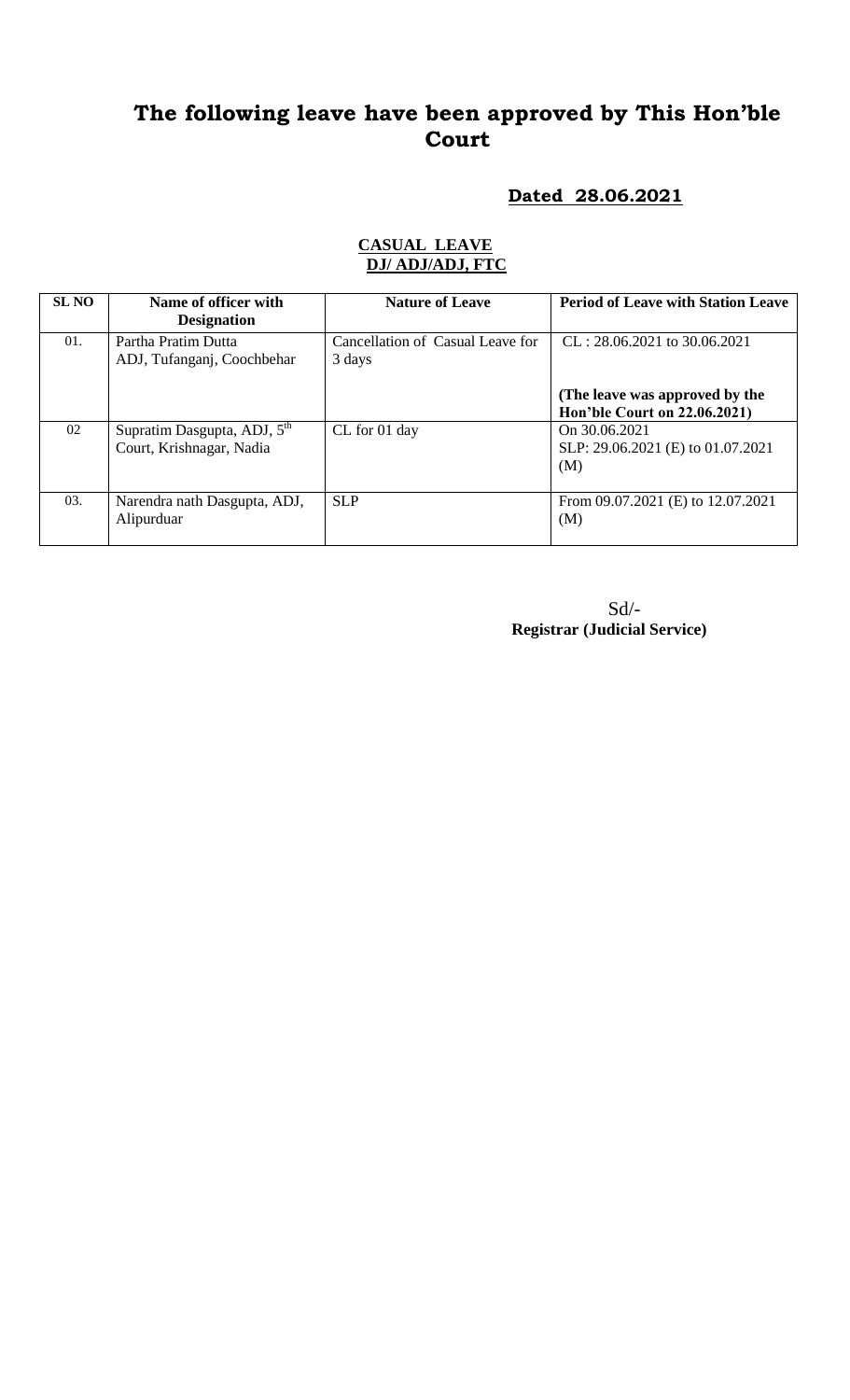## **The following leave have been approved by This Hon'ble Court**

**Dated 28.06.2021**

#### **CASUAL LEAVE DJ/ ADJ/ADJ, FTC**

| <b>SL NO</b> | Name of officer with Designation                                        | <b>Nature of Leave</b> | <b>Period of Leave with Station Leave</b> |
|--------------|-------------------------------------------------------------------------|------------------------|-------------------------------------------|
| 01.          | Lilamoy Mondal, ADJ, 2 <sup>nd</sup> Court,<br>Islampur, Uttar Dinajpur | <b>SLP</b>             | From $25.06.2021$ (E) to $28.06.2021$ (M) |
| 02.          | Sanjukta Sengupta, ADJ, FTC, Kalna,<br>Purba Bardhaman                  | <b>SLP</b>             | From $25.06.2021$ (E) to $28.06.2021$ (M) |

Sd/- **Registrar (Judicial Service)**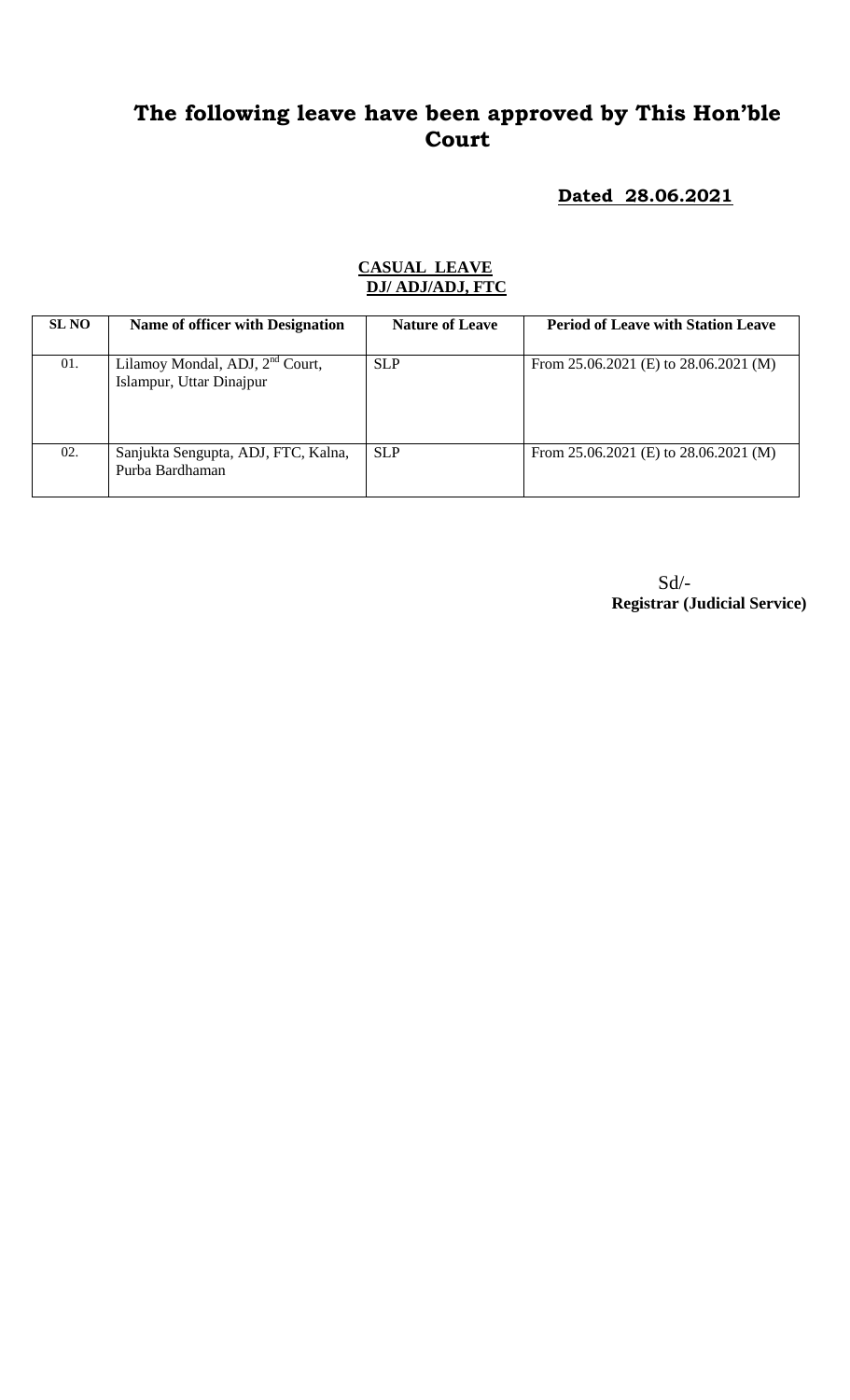## **The following Leaves have been approved by this Hon'ble Court**

**Dated: 28.06.2021**

## **DJ/ADJ**

| <b>SL NO</b> | Name of officer with<br><b>Designation</b>                                          | <b>Nature of Leave</b>          | <b>Period of Leave with Station Leave</b> |
|--------------|-------------------------------------------------------------------------------------|---------------------------------|-------------------------------------------|
| 01.          | Chandrani Mukherjee<br>(Banerjee)<br>Judge, Bench-IV, City Civil<br>Court, Calcutta | Commuted Leave for 04<br>days   | From 24.04.2021 to 27.04.2021             |
| 02.          | Sri Partha Sarathi<br>Chatterjee, Judge,<br>Bench-VIII                              | Quarantine Leave for 23<br>days | From 04.05.2021 to 26.05.2021             |
| 03.          | Sri Partha Pratim Dutta<br>ADJ, Tufanganj, Cooch<br>Behar                           | Quarantine leave for 25<br>days | From 17.05.2021 to 10.06.2021             |
| 04.          | Smt. Archita<br>Bandyopadhyay<br>ADJ, 1 <sup>st</sup> Court, Purulia                | Quarantine Leave for 19<br>days | From 12.04.2021 to 30.04.2021             |

### **CJ(SD)**

| SL<br>N <sub>O</sub> | Name of officer with<br><b>Designation</b>                                 | <b>Nature of Leave</b>          | <b>Period of Leave with Station Leave</b> |
|----------------------|----------------------------------------------------------------------------|---------------------------------|-------------------------------------------|
| 05.                  | Smt. Anamitra<br>Bhattacharya<br>CI(SD), 3 <sup>rd</sup> Court,<br>Howrah, | Commuted Leave for 07<br>days   | From 06.04.2021 to 12.04.2021             |
| 06.                  | Sri Arun Kumar Nandy,<br>ADJ, FTC-5, Barasat,<br>North 24 Parganas         | Quarantine Leave for 29<br>days | From 18.04.2021 to 16.05.2021             |

#### **CJ(JD)**

| <b>SL</b><br>NO | Name of officer with<br><b>Designation</b>                                       | <b>Nature of Leave</b>   | <b>Period of Leave with Station Leave</b> |
|-----------------|----------------------------------------------------------------------------------|--------------------------|-------------------------------------------|
| 07.             | Sri Kuntal Chatterjee,<br>$\vert$ CJ(JD), 2 <sup>nd</sup> Court, Bankura $\vert$ | Earned Leave for 10 days | From 14.06.2021 to 23.06.2021             |

## **JM**

| <b>SL</b><br>N <sub>O</sub> | Name of officer with<br><b>Designation</b>                 | <b>Nature of Leave</b>      | <b>Period of Leave with Station Leave</b> |
|-----------------------------|------------------------------------------------------------|-----------------------------|-------------------------------------------|
| 08.                         | Shri Sourav Subba<br>Municipal Magistrate, 4 <sup>th</sup> | Quarantine Leave for 4 days | From 17.05.2021 to 20.05.2021             |
|                             | Court, Calcutta                                            | Earned Leave for 22 days    | From 21.05.2021 to 11.06.2021             |